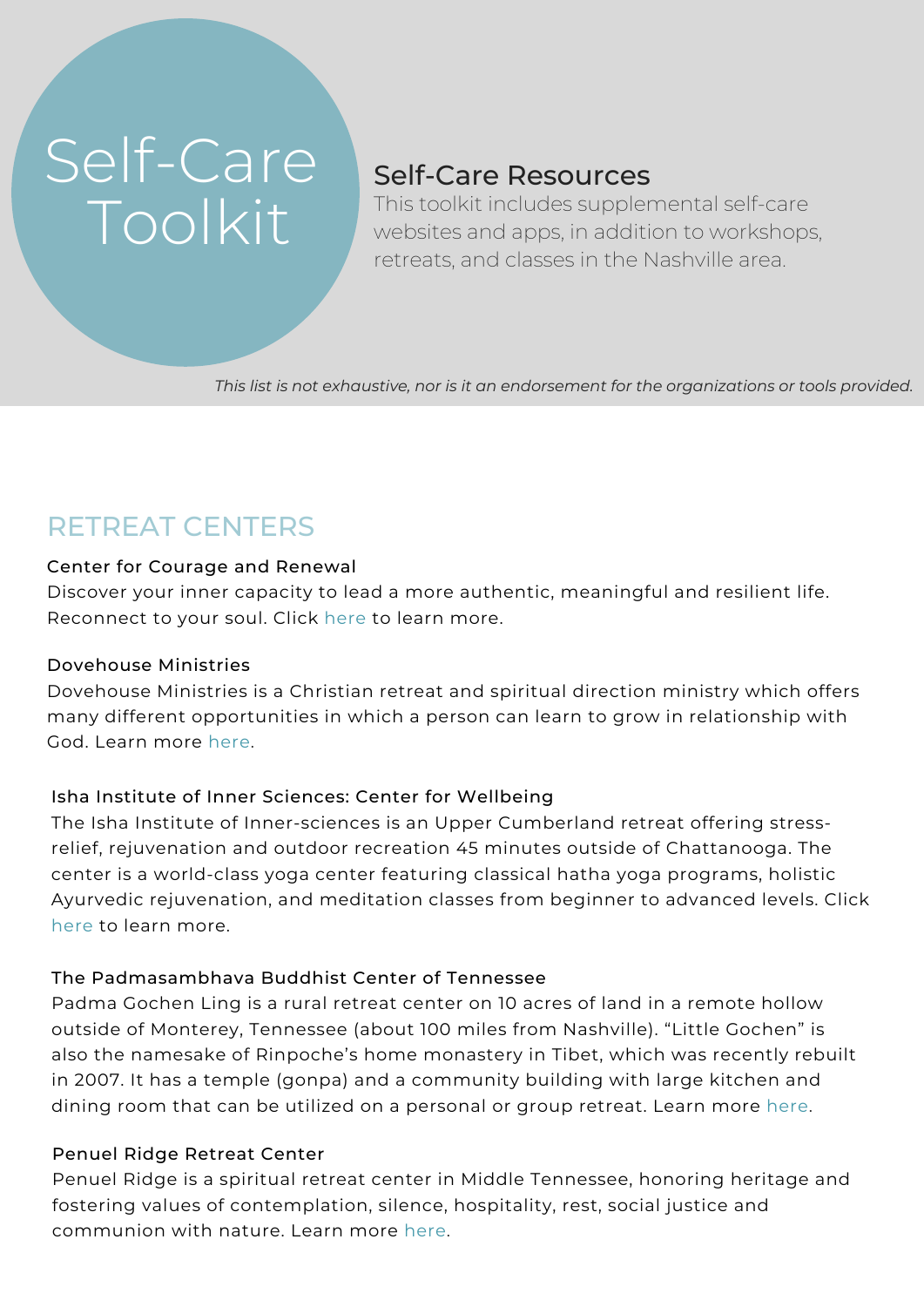### MEDITATION & CENTERING PRAYER CENTERS

#### [Contemplative](http://www.centeringprayermidtn.com/prayergroups.shtml) Outreach of Middle Tennessee

Contemplative Outreach is a spiritual network of individuals and small faith communities committed to living the contemplative dimension of the Gospel in everyday life through the practice of Centering Prayer. They offer programs and support for those who want to deepen their relationship with God through the practice of Centering Prayer. Click here for more information.

#### [Contemplative](https://ctk.org/contemplative-prayer-group) Prayer at Christ the King Catholic Church

Centering prayer is a method of silent prayer that opens the heart to Divine love. Rooted in the Christian tradition, this contemplative practice mirrors many traditional Eastern meditation styles while maintaining a focus on deepening one's relationship with God. Click here for more information.

#### Nashville Zen Center

The Zen Center was founded in 1982 by people interested in Zen Buddhist practice. They offer Zen practice in the Soto tradition [\(Japanese\),](http://nashvillezencenter.org/) in the lineage of Zengaku Soyu Matsuoka, Roshi. Sessions are led by students of Taiun Michael Elliston, Roshi, Abbot of the Atlanta Soto Zen Center and head of the Silent Thunder Order of Soto Zen practice. The Center welcomes everyone to experience this practice, from the curious to the serious seeker. Learn more here.

#### One Dharma Nashville

One Dharma's mission is to ensure that the practice of meditation and the joy of awakening are accessible to all who seek it. One Dharma Nashville is an integrative Buddhist meditation and study group founded in 2006 by meditation teacher Lisa Ernst, who wished to offer a [contemporary](https://onedharmanashville.com/) sangha that also maintains roots in Buddha's teachings and practices. Everyone is welcome, from the curious beginner to the experienced practitioner. They encourage diversity and are committed to providing a welcoming and supportive practice refuge to people from all backgrounds. Learn more here.

#### One River Wisdom School at Second Presbyterian Church

Those who come to practice with One River come from a variety of contemplative traditions: Buddhist Theravada, Zen, and Vajrayana; Christian, Jewish, other spiritual practices, or none. One River is an interspiritual meditation group meeting in a Presbyterian church that is indeed composed of all faiths. They come together each week to study the Perennial Tradition's ways of Wisdom, Justice, and Compassion. [Contemplative](http://oneriverwisdomnashville.org/about-us) practices can be used by anyone, whether religious or not. The weekly talks are teachings that arise from the meeting of contemplative practice with the challenges and delights of daily life. Learn more here.

#### Wild Heart Meditation Center

Wild Heart Meditation Center is a nonprofit organization committed to creating and supporting [communities](https://wildheartmeditationcenter.org/) of people interested in integrating Buddhist teachings into their everyday lives. Learn more here.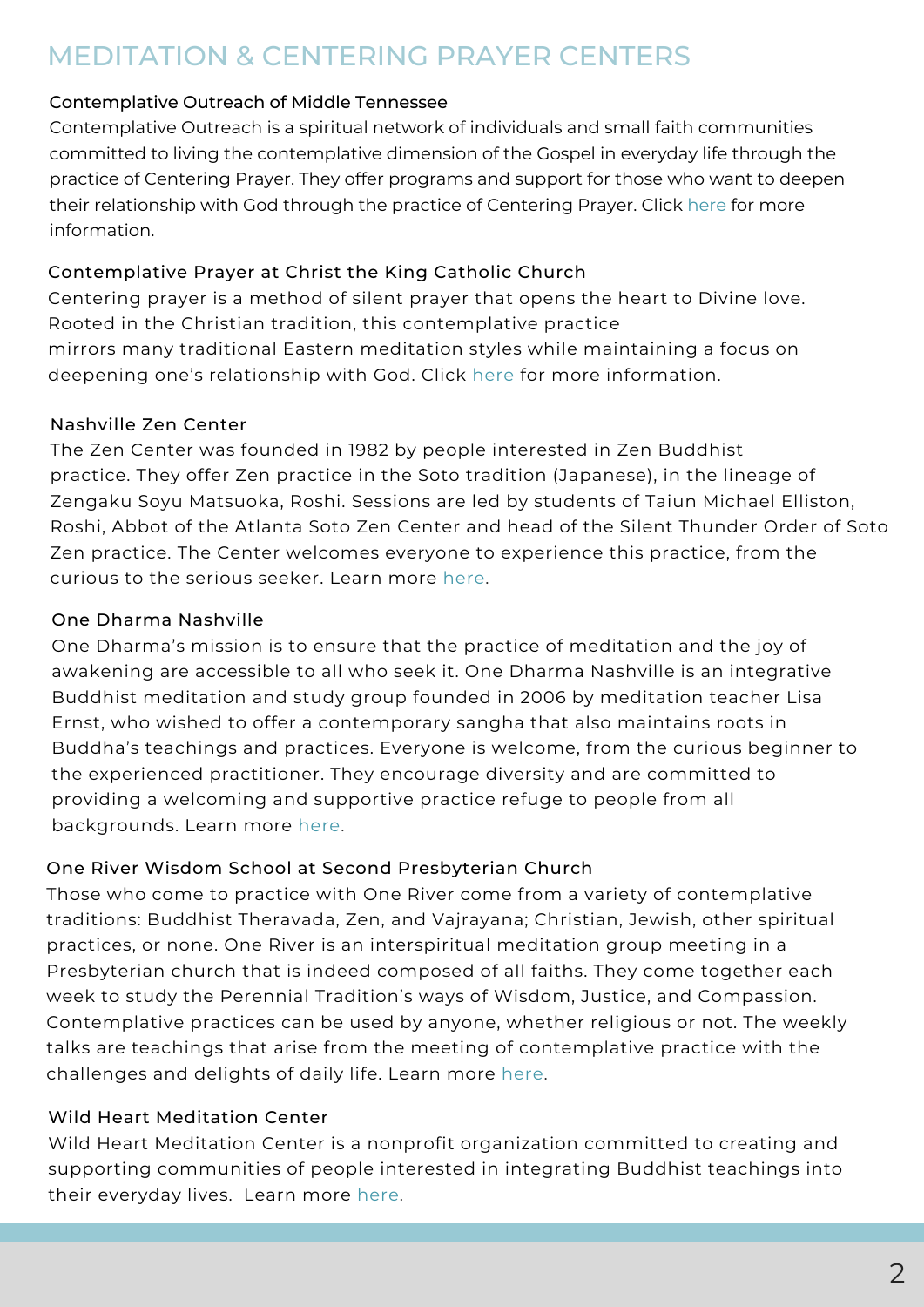# WELLNESS & EXERCISE CLASSES

#### Be Well at Nashville Public Library

Be Well at NPL provides free yoga, cooking classes, adult coloring classes, meditation and other wellness [programming](https://library.nashville.org/event/be-well-npl) at library branch locations, and connects you to health resources found online and in the community. Click here for details.

#### Community Centers in Nashville

Regional and [Neighborhood](https://www.nashville.gov/Parks-and-Recreation/Community-Centers-and-Recreation.aspx) Community Centers exist throughout the county and provide meeting space, exercise classes, and other wellness features. Click here to find your wellness center and a list of classes available.

#### Community Division Dance Classes at the Nashville Ballet

School of Nashville Ballet's Community Division Adult Classes offer a welcoming environment for students age 18 and up of any experience level. Whether you are new to dance, [rediscovering](https://www.nashvilleballet.com/community-adult/) a passion for movement, continuing your dance education or finding new ways to stay fit, Community Division Adult Classes classes can help you achieve your goals. Click here to learn more.

#### DancEast Dance Classes

DancEast transforms the lives of dancers of all ages through its unique approach to dance education. By channeling the power of creativity, movement, & individuality, DancEast builds meaningful relationships with dancers and their families. They provide innovative and proper instruction by experienced and [highly-educated](http://www.danceast.org/adults) staff, engage the community through workshops and performances, and provide an environment that fosters the spirit of learning. Click here to learn more.

#### Nashville Area Running Groups

This web-page lists a variety of running groups that meet [throughout](http://www.fleetfeetnashville.com/events/weekly-runs) Davidson County on different days and times of the week. Click here to find a group in your area.

### **OTHER CLASSES**

#### Nashville Area Art Classes

Looking for an art class to express your [creativity?](https://coursehorse.com/nashville-tn/classes/art) Click here to find a class in your area and price range, and artistic medium.

#### Nashville Community Education

Nashville Community Education (NCE) is filled with diverse, affordable offerings like sewing, social media, and Spanish to name a few. NCE seeks to enrich the community's personal and professional skills with offerings led by instructors during the Spring, Summer and Fall sessions. Whether you're seeking an opportunity to advance your career, pick up a new hobby, share your passion or meet new people in a relaxed [environment,](https://www.nashville.gov/Nashville-Community-Education.aspx) NCE welcomes you to join their classes. Learn more here.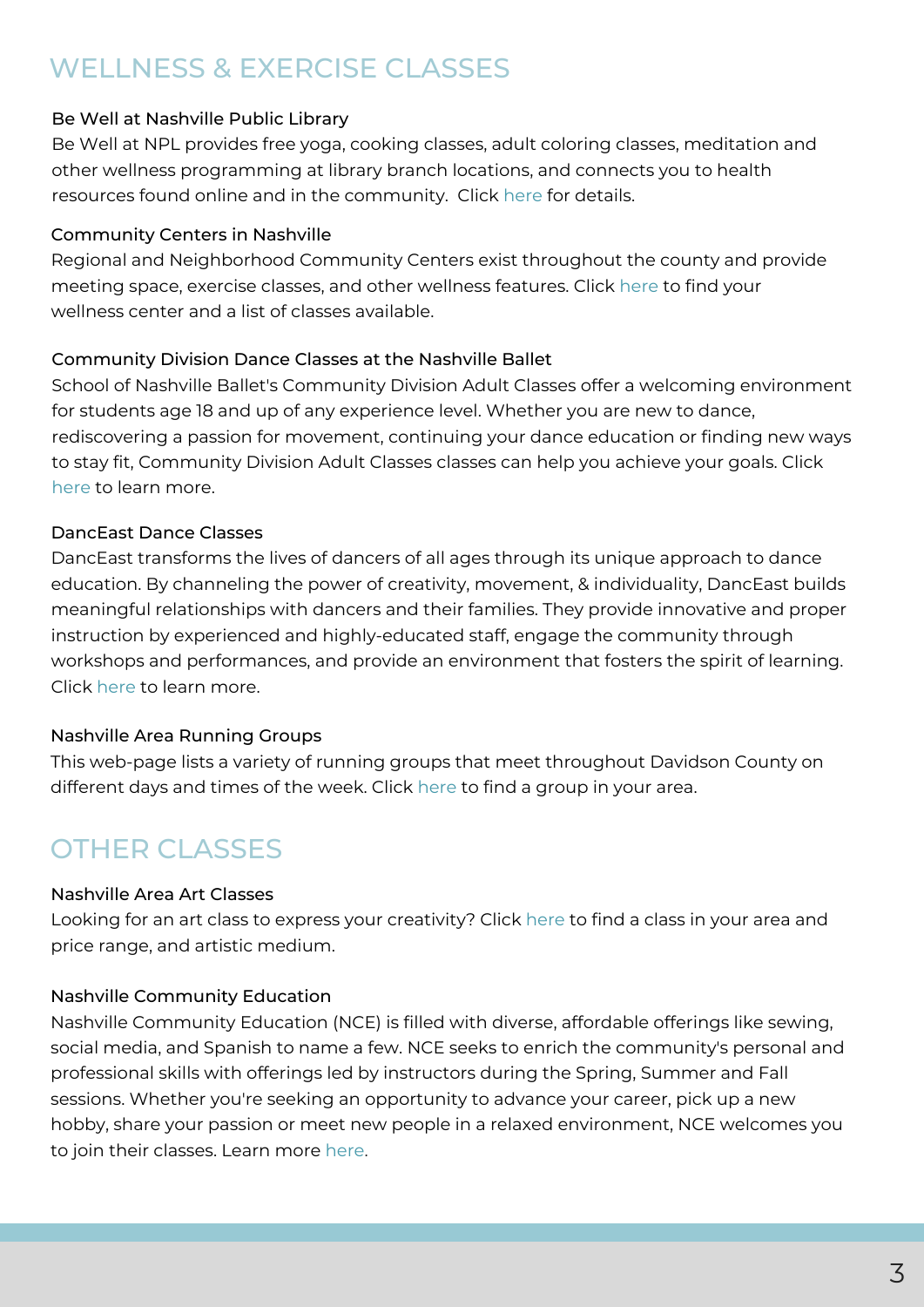# FREE ONLINE GUIDED MEDITATION

#### The Mindful Awareness Research Center

MARC's mission is to foster mindful awareness across the lifespan through education and research to promote well-being and a more [compassionate](http://marc.ucla.edu/default.cfm) society. Access meditations and other resources here.

#### One River Wisdom School

One River offers online access to guided [meditations](http://oneriverwisdomnashville.org/meditations/) in the Perennial Tradition. Access meditations here.

#### The Meditation Podcast

Founded in 2006 by [husband-and-wife](https://themeditationpodcast.com/meditations.html) team Jesse & Jeane Stern, the Meditation Podcast uses guided meditation, binaural beats, mindfulness, and 20+ years experience in Healing Arts. Listen here.

### FREE ONLINE YOGA & TAI CHI

#### DoYogaWithMe

[DoYogaWithMe's](https://www.doyogawithme.com/) mission is to help the world achieve greater well being. For a decade, they have have been making high-quality, online yoga instruction accessible to everyone. Yoga videos, meditations, and more for all levels. Click here for yoga videos and more.

#### Fightmaster Yoga

Fightmaster Yoga is a YouTube channel with yoga videos for all levels hosted by Lesley [Fightmaster,](https://yogawithadriene.com/) certified instructor registered with Yoga Alliance. She describes her teaching style as an infusion of meditative and flowing Vinyasa classes with yoga philosophy, concise technical alignment, and some humor. Click here for access.

#### Taiji Zen

Taiji Zen's core curriculum includes both martial arts intensive programs, as well as more modern, [fitness-styled,](https://www.youtube.com/user/TaijiZen/featured) mind-body workout experiences. Learn and practice the basics of tai chi and more on the Taiji Zen YouTube channel. Click here for more information.

#### Yoga with Adriene

On a mission to get the tools of yoga into schools and homes, Adriene hosts the YouTube channel Yoga With Adriene, an online community of over 4 million subscribers. Yoga With Adriene provides practices on yoga and [mindfulness](https://yogawithadriene.com/) at no cost to inspire people of all ages, shapes, and sizes across the globe. Access videos and tools here.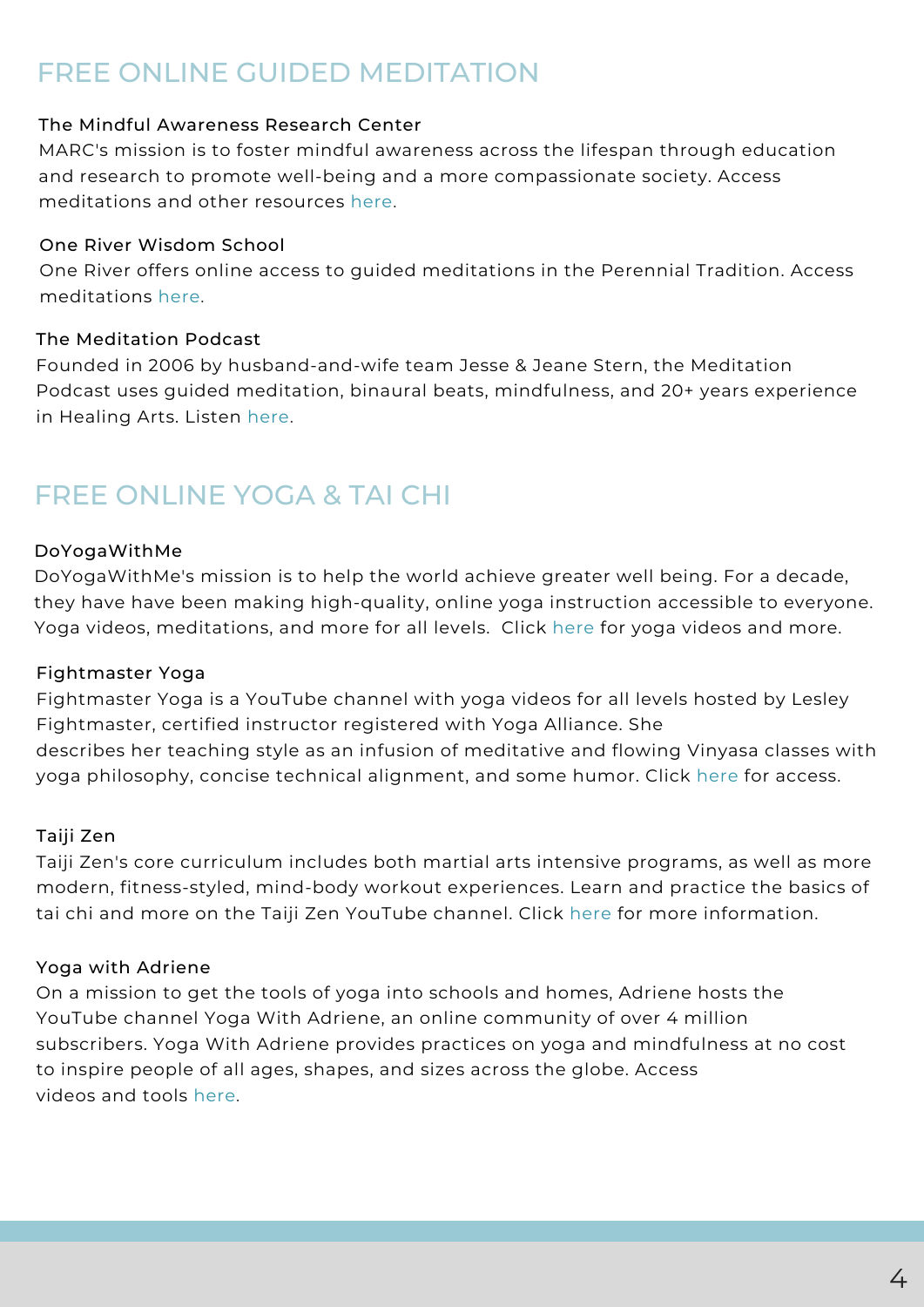# WELL-BEING APPS

#### C25K 5K Trainer

This app offers a structured plan for new runners to gradually build strength and stamina. C25K 5K Trainer is great for those who like a tailored running plan that does not require a personal trainer or running group. Available on iOS and Android for free with option of in-app purchases.

#### Calm

Calm is an app for meditation and sleep. Guided meditation sessions are available in lengths of 3, 5, 10, 15, 20 or 25 minutes. Download from the App Store or Google Play for free with the option of inapp purchases.

#### Evolve21

Evolve 21 is an inclusive exercise app for people of all abilities that demonstrates exercises for people with limited mobility. Evolve21's trainers represent individuals with different physical abilities. App users can choose their own wellness adventure and navigate between fitness, meditation and yoga routines. Download in the App Store or Google Play.

#### Grateful

Grateful was created to make expressing gratitude in your life both easy and fun, as well as to remind you, during those down moments, of the many blessings in your life. Download from the App Store for free with option of in-app purchases.

#### Happify

Happify is a mental health app that provides tools and programming to help take control of emotional well-being. It helps combat stress, anxiety, depression, and negative thoughts. Download from the App Store or Google Play for free with option for in-app purchases.

#### Insight Timer

This app has a timer with a pleasant chime, which can be used for silent or guided meditation. There is also a support group feature for those who want to be part of a meditation community. Begin with a free trial before making in-app purchases. Available for iOS and Android.

#### Tai Chi Qigong Tai

Tai Chi Qigong is an ancient Chinese set of exercises to develop strength and flexibility. Rhis app provides videos of the practice for beginners. Download the app from the App Store for fee with option of in-app purchases.

#### Pacifica

This mental wellness app provides users with psychologist-designed tools to address stress, anxiety, and depression based on Cognitive Behavioral Therapy, mindfulness meditation, relaxation, and mood/health tracking. It allows users to track stress, anxiety, mood, exercise, and diet. Free download available on iOS and Android with option of in-app purchases.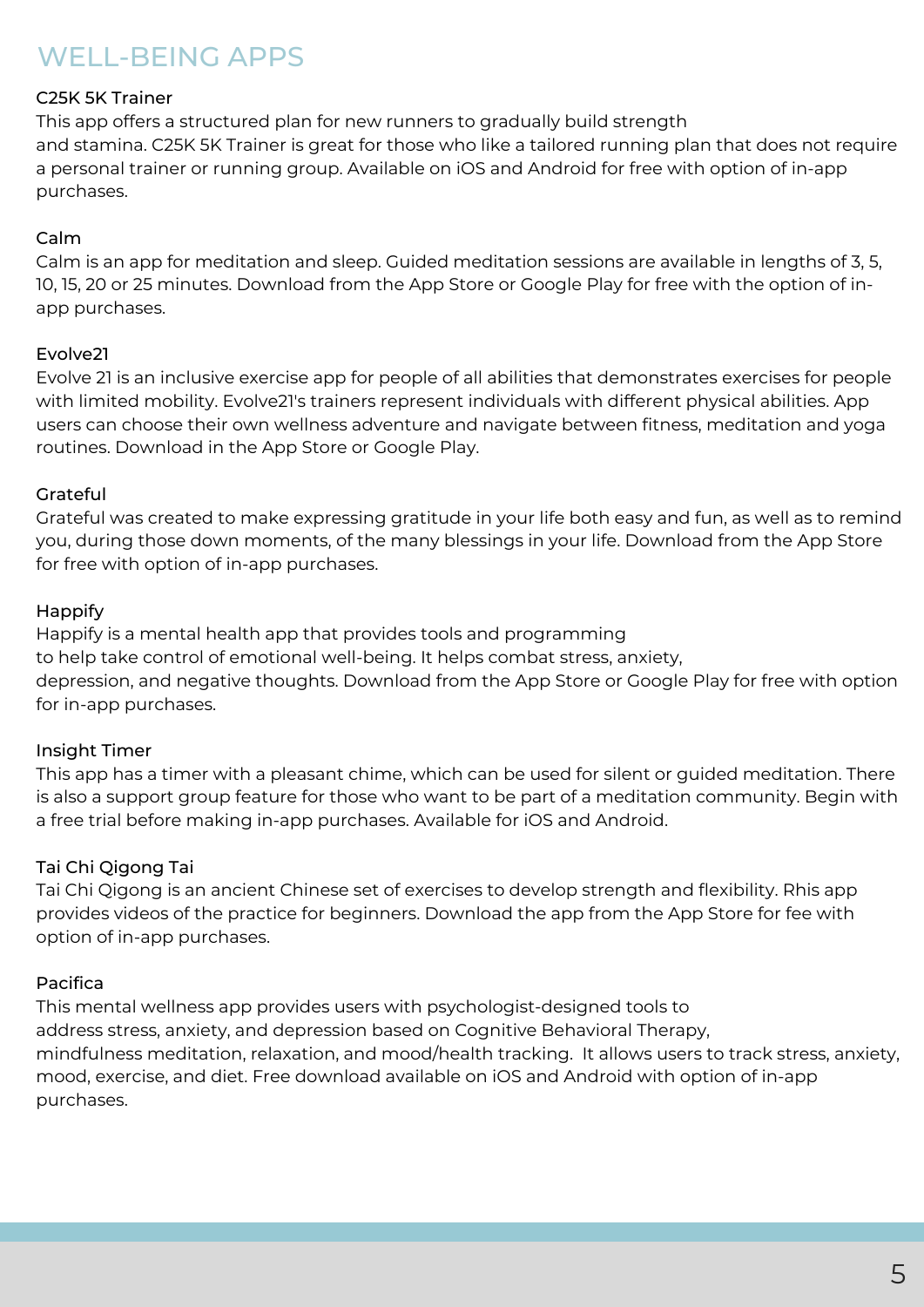#### Relax Melodies: Sleep Sounds

Create custom soundscapes with more than 50 free relaxing sounds or purchase premium to access over 100 sounds. App includes calming sounds to help improve sleep or use with meditation. Available in the App Store or Google Play. Free download with option for in-app purchases.

#### Smiling Mind

Smiling Mind is a nonprofit web and app-based meditation program developed by psychologists and educators to help bring mindfulness into your life. Download in the App Store or Google Play.

# CREATIVE STRESS RELIEF APPS

#### Colorfly: Coloring Book

Discover stunning coloring pages to unwind your mind. Explore the beautiful world created in beautifully detailed illustrations and bring them to life using those colorful palettes with your imagination. Download from the App Store or Google Play.

#### Color Therapy Coloring Number

Color therapy is a virtual coloring book to aid in relaxation and mindfulness. More than 5,000 coloring pages available. Download from the App Store for free with option for in-app purchases.

#### Daydream Doodler

Sort of like a pumped-up version of Paint, Daydream Doodler enables you to create cartoonstyle drawings with a few simple tools. Download from the App Store for free with option of inapp purchases.

#### Jigsaw Puzzle

Creators of this app say sorting the pieces, moving your pieces around on the board, and filling in the edges all feel like the real thing. Download from Google Play for free with option for inapp purchases.

#### Magic Jigsaw Puzzles

Magic Jigsaw Puzzles is the largest jigsaw puzzle game and community online, with over 20,000 HD pictures to relax and solve, new free daily jigsaws and photos curated from National Geographic, Sony Pictures and Cartoon Network. Download for free from the App Store on iOS devices. Option for in-app purchases.

#### Tayasui Sketches

Sketches is a realistic, versatile and user-friendly sketching app designed for mobile devices. This artist's toolbox helps users create sketches, paintings and illustrations on the go. Download in the App store for free with option for in-app purchases.